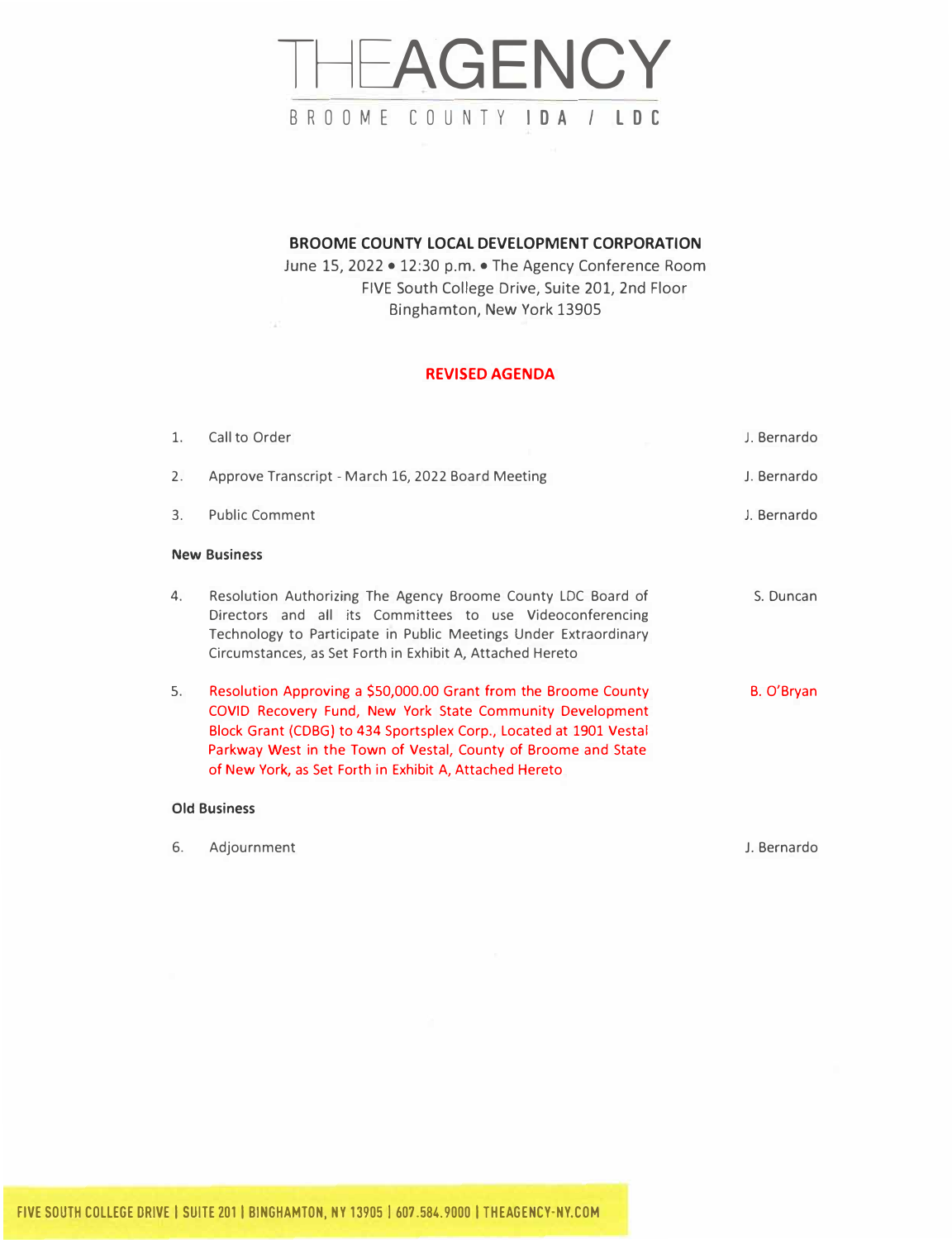BROOME COUNTY LOCAL DEVELOPMENT CORPORATION

-------------------------------------

LDC Board Meeting Transcript

--------------------------------------

Held via Zoom, March 16, 2022, commencing at 1:28PM. Adjourned at 1:32PM.

[See attendees at end of transcript.]

Digitally recorded proceeding Transcribed by: Elana Hulsey Reporters Transcription Center P.O. Box 903 Binghamton, NY 13902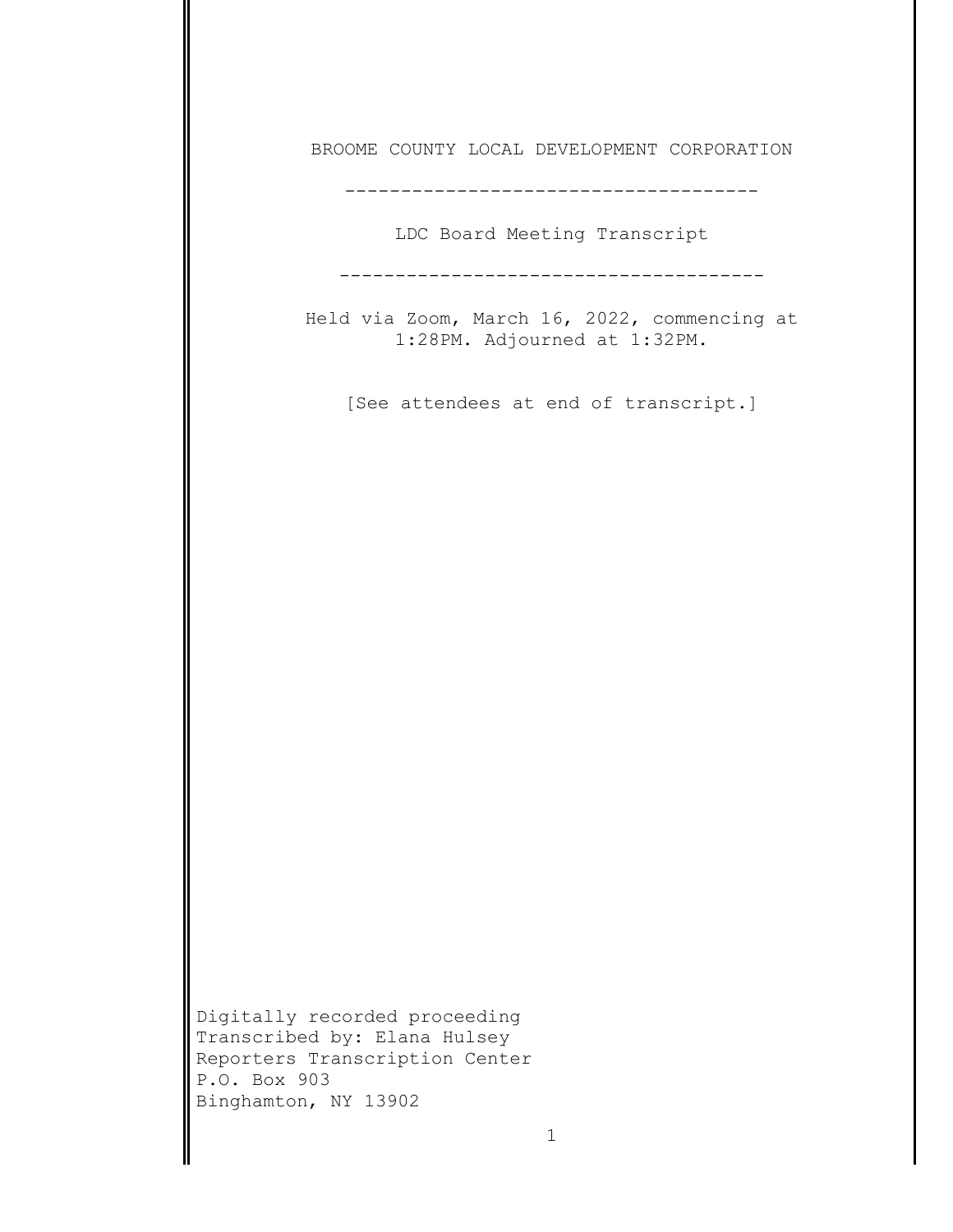CHAIRMAN BERNARDO: Thank you. I'd like to call to order this meeting of the Broome County Local Development Corporation of March 16, 2022. Looking for a motion to approve the transcript of our last meeting dated February 16, 2022.

MR. CROCKER: I have reviewed the motion, and I'll make a motion to approve.

CHAIRMAN BERNARDO: Dan, thank you. Is there a second?

MS. SACCO: Second by Cheryl.

CHAIRMAN BERNARDO: Thank you, Cheryl. Any discussion? Let's have a vote. All those in favor say aye.

ALL: Aye.

CHAIRMAN BERNARDO: Any opposed? No abstentions? We've come to the part of our agenda where we have a Public Comment session. Anybody wishing to speak on any matter concerning the Broome County Local Development Corporation, please state your name and address for the record, and please limit your comments to five minutes. Moving onward to New Business. Item No. 4, we heard in the last meeting a fairly detailed description of the financial statements, reports associated with those financial statements, and the clean opinion that we received. Looking for a motion to approve 2021 audit of the Broome County Local Development Corporation, conducted by Insero & Co. CPAs, LLP. Is there a motion?

MR. CROCKER: There is a motion.

CHAIRMAN BERNARDO: Thank you, Dan. Is there a second?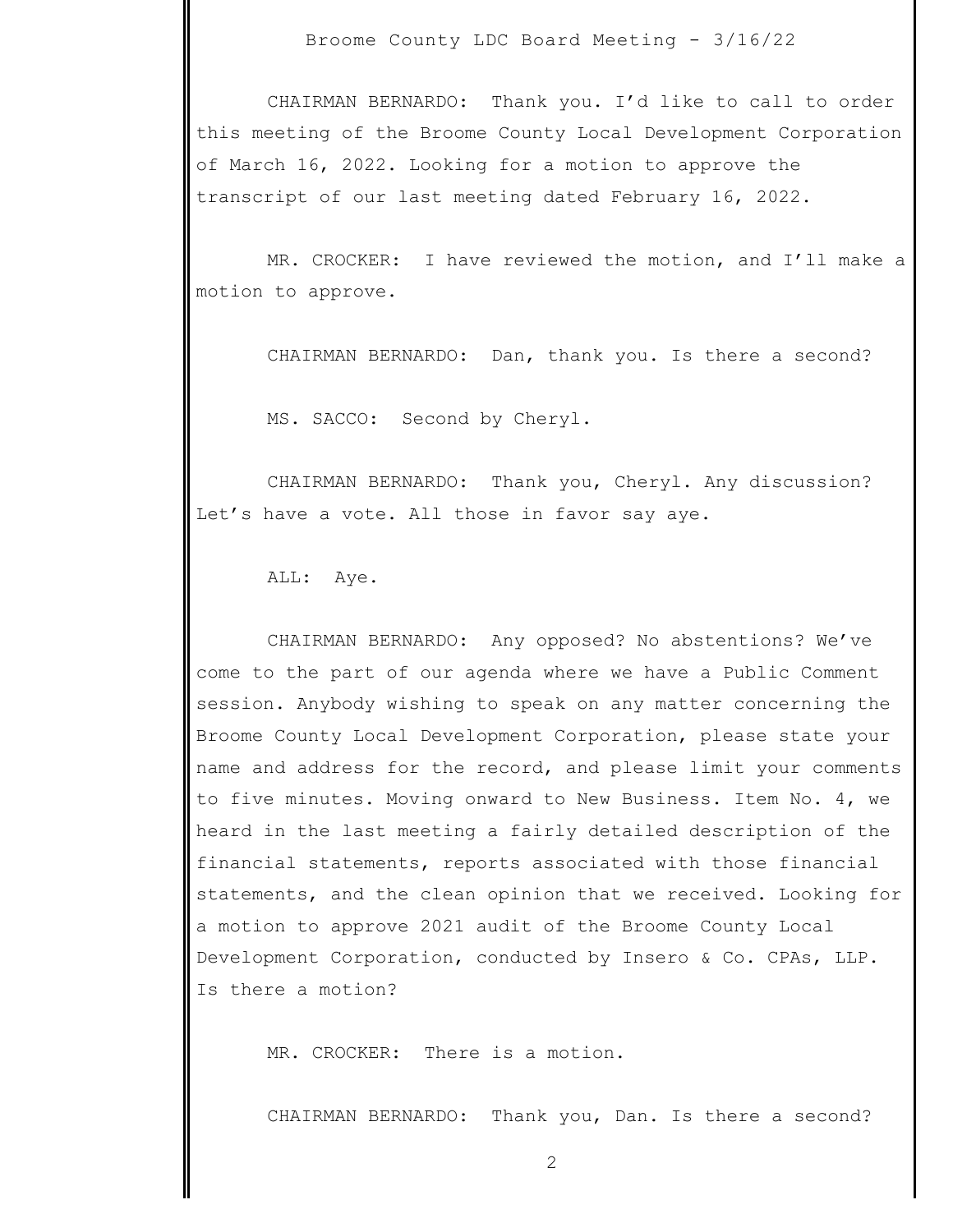MR. MIRABITO: Second.

 CHAIRMAN BERNARDO: Joe, thank you. Any discussion? Let's have a vote. All those in favor say aye.

ALL: Aye.

 CHAIRMAN BERNARDO: Any opposed? Any abstentions? Thank you. Resolution Approving the Readoption of the BCLDC Investment & Deposit Policy, the Internal Controls and Accountability Policy, Purchasing Policy, the Property Acquisition Guidelines and the Property Disposition Guidelines, with No Changes. Natalie?

 MS. ABBADESSA: Thank you, John. Again, this is an annual requirement of the Authority's Budget Office that the LDC review its financial policies every year and either make modifications to the policies or recommend that they be reapproved for the following year. The staff has reviewed these policies and has recommended they be accepted going forward with no changes.

 CHAIRMAN BERNARDO: Thank you, Natalie. Any questions for Natalie? Is there a motion?

MR. CROCKER: Motion to approve.

CHAIRMAN BERNARDO: Thank you, Dan. Is there a second?

MR. GATES: Dan. I'll second it.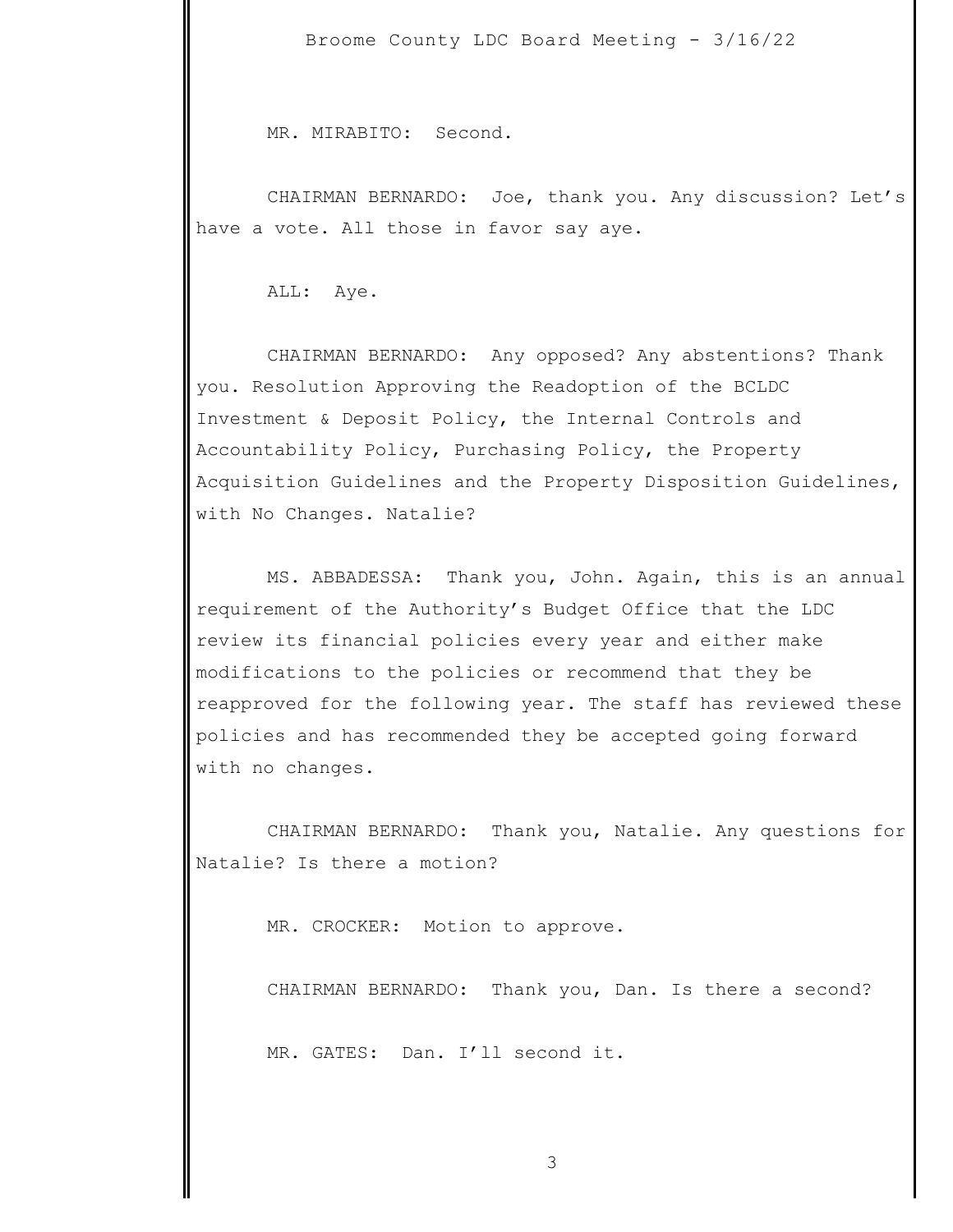CHAIRMAN BERNARDO: Appreciate that. Any discussion? Let's have a vote. All those in favor say aye.

ALL: Aye.

CHAIRMAN BERNARDO: Any opposed? Abstentions? Carried. Item No. 6, resolution authorizing the sale of premises located at 4301 Watson Boulevard in the Town of Union, Broome County, New York, formerly known as the IBM Country Club facility, to 4301 Watson Boulevard, LLC, or an entity to be formed, for the sum of \$300,000, pursuant to the terms of a Contract of Sale to be approved by our friend, Joe, DCLDC counsel. Stacey?

MS. DUNCAN: Yes. Previously the Board had approved essentially a Letter of Intent with Conifer. This just formalizes the contract for sale and sets the terms of the contract for sale, including the sale price of \$300,000. They initially proposed \$175,000 in their RFP. They did agree to the \$300,000, and as well, we'll set the terms for any provisions related to clawbacks if we do need to take the building back or the site at some point in time, so this just codifies that, and they'll include that in their application to the State.

CHAIRMAN BERNARDO: Thank you, Stacey. Are there questions for Stacey? Initial question, Mayor did this go through Governance?

MR. BUCCI: It did. We move it forward as a motion to approve.

CHAIRMAN BERNARDO: Thank you. Is there a second?

MR. CROCKER: Second.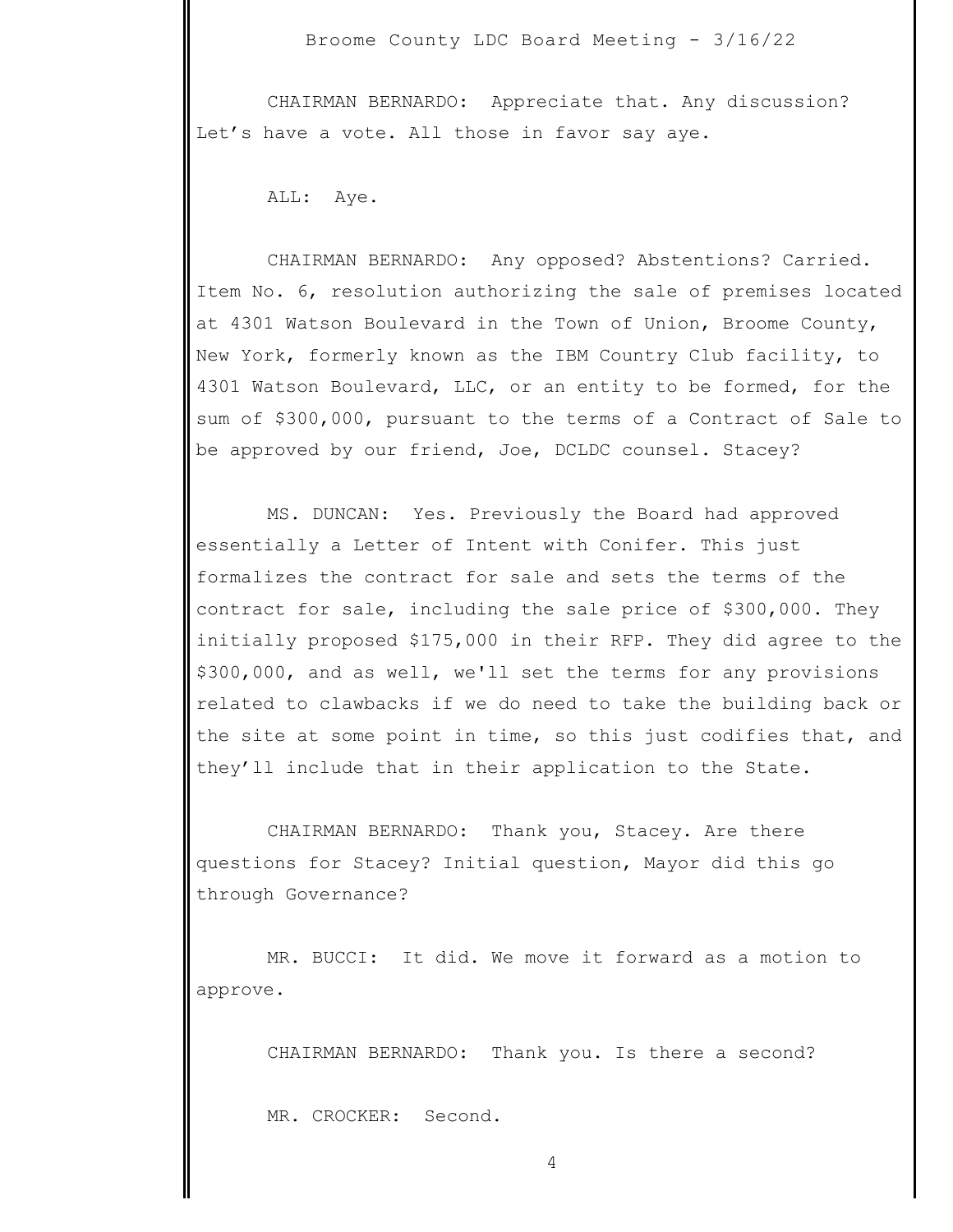CHAIRMAN BERNARDO: Thank you, Dan. Is there any discussion beyond this, recognizing the clawback provision which is absolutely critical? Let's have a vote. All those in favor say aye.

ALL: Aye.

CHAIRMAN BERNARDO: Any opposed? Any abstentions? Carried. Any Old Business to cover.

MS. DUNCAN: I don't have any.

CHAIRMAN BERNARDO: Looking for a motion to adjourn.

[The meeting was adjourned on a motion by Mr. Crocker, seconded by Mr. Gates, at 1:32PM.]

[Attendees: John Bernardo, Rich Bucci, Jim Peduto, Cheryl Sacco, Dan Crocker, Dan Gates, Joe Mirabito, Stacey Duncan, Natalie Abbadessa, Carrie Hornbeck, Brendan O'Bryan, Theresa Ryan, Amy Williamson, Joe Meagher, Michael Tanzini, Chris Potter.]

#### C E R T I F I C A T E

I, Elana Hulsey, certify that the foregoing transcript of the Broome County Local Development Corporation Board Meeting on March 16, 2022, was prepared using digital transcription software and is a true and accurate record of the proceedings.

Nu bay

Signature:

Date: March 18, 2022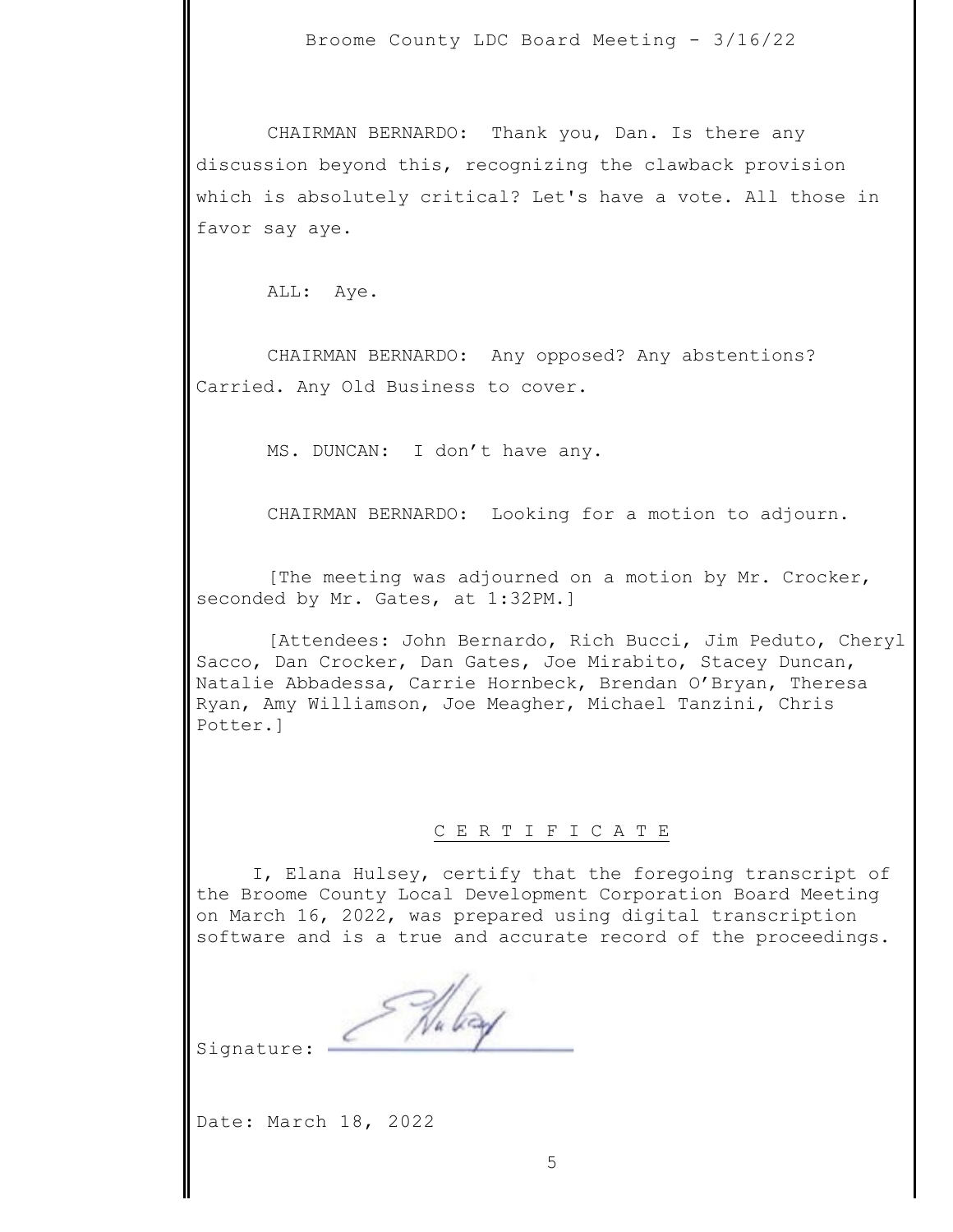**Extraordinary Circumstances** - factors not normally incident to or foreseeable during an administrative proceeding. It includes circumstances beyond a party's control that normal prudence and experience could not foresee, anticipate or provide for:

- Extreme Weather
- Medical Emergency of oneself or a family member
- Car Trouble (or other) Accident
- Personal Illness
- Necessary Medical Appointments
- House Emergency
- Military Obligations
- Jury Duty
- State of Emergency by County Executive or Governor
- Bereavement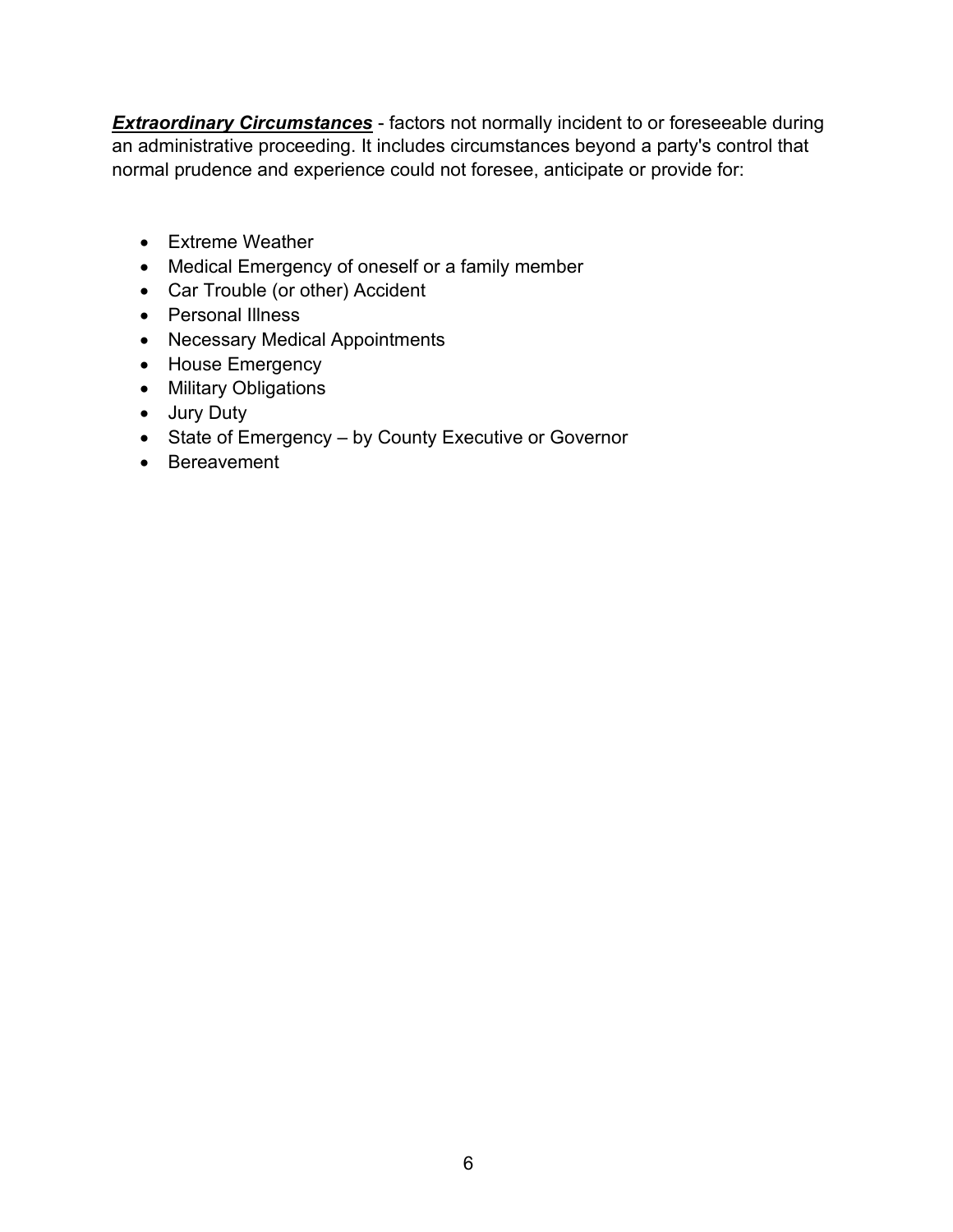

| FROM:          | Ostroff Associates                |
|----------------|-----------------------------------|
| $\text{DATE:}$ | April 13, 2022                    |
| RE:            | Status of Open Meetings Law (OML) |

On **March 12, 2020**, Executive Order (EO) [202.1](https://www.governor.ny.gov/sites/default/files/atoms/files/EO_202_1.pdf) was signed as part of the State's COVID-19 Disaster Emergency Declaration, suspending the New York State law that required meetings to take place in person, therefore, allowing for public meetings to be held virtually.

On **June 25, 2021**, the State Disaster Emergency ended, which removed this provision (EO 202.1) that suspended the law.

On **September 2, 2021**, the Governor signed into law Chapter 417 of the Laws of 2021 (S.50001 Kavanagh/A.40001 Dinowitz), which mirrored EO 202.1 and allowed for remote public meetings to continue to be held in the same manner as was allowed during the State Disaster Emergency through January 15, 2022.

On **October 19, 2021**, the Governor signed into law Chapter 481 of the Laws of 2021(S.1150A Kaplan/A.1228A Paulin) which amends § 103(e) of OML to require that records that will be discussed at a meeting should be made available upon request, as well as posted online at least 24-hours before the meeting.

- The obligation to make records available to the public upon request and to post the records on the agency website has been in effect since February 2012.
- The only change this amendment made was placing a 24-hour minimum time frame for making those records available.

On **November 8, 2021**, the Governor signed into law Chapter 587 of the Laws of 2021(S.4704A Kaplan/A.1108A Paulin), which amended the OML to require agencies that maintain a website to post meeting minutes on their website within two weeks of the meeting date, or within one week of an executive session.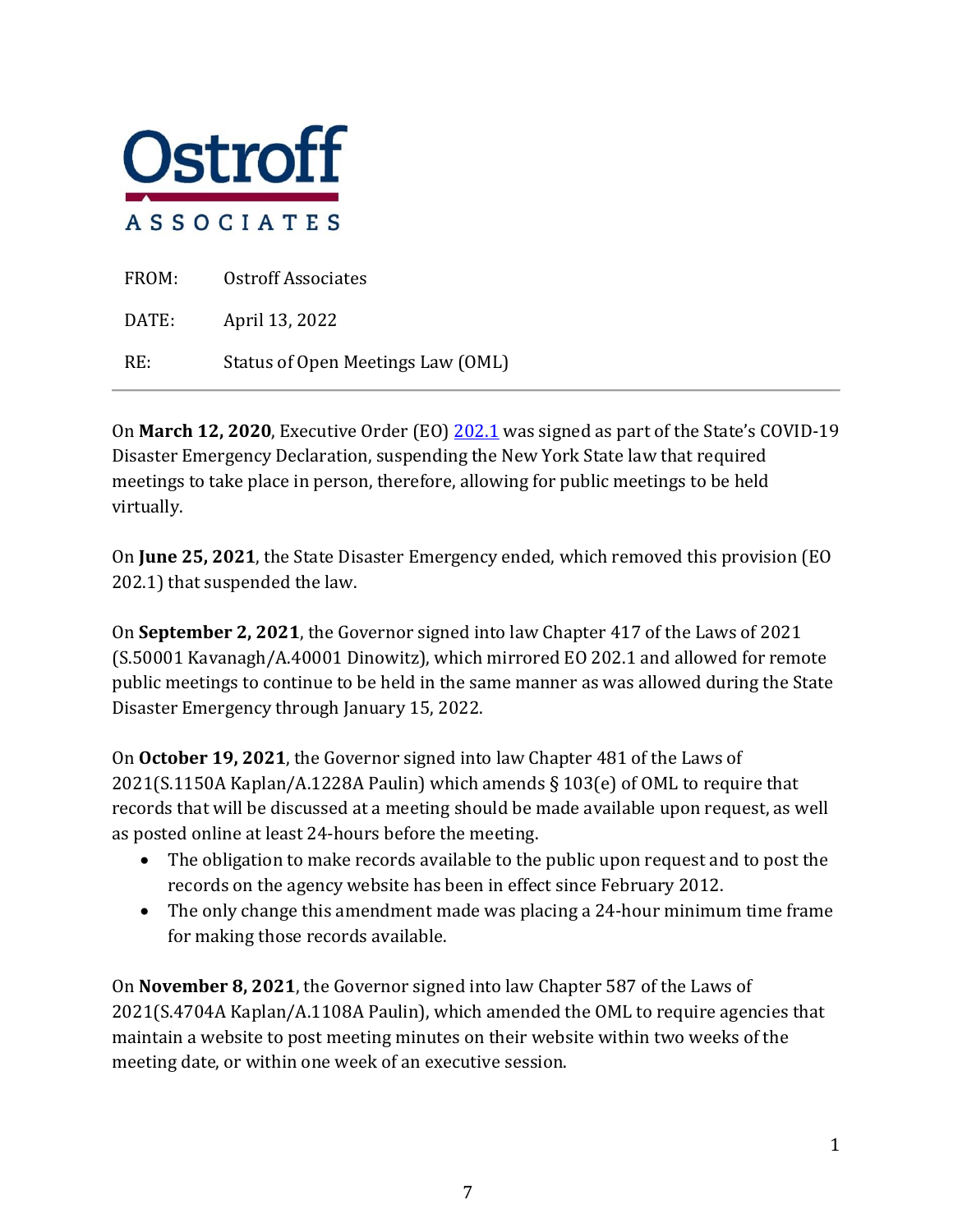On **December 21, 2021**, the Governor signed into law Chapter 676 of the Laws of 2021 (S.1625A Skoufis/A.924A Paulin), which amended the definition of "public body" to mean any entity for which a quorum is required in order to conduct public business or where two or more members are performing a governmental function for a public body or entity.

On **January 14, 2022**, Governor Kathy Hochul signed into law Chapter 1 of the Laws of 2022, which was a chapter amendment that amended Chapter 417 of the Laws of 2021 to also allow for meetings to be held by conference call.

- Please note, at this time, Chapter 1 would be repealed should the state disaster emergency end (pursuant to Governor Hochul's EO 11).
- As of this date, EO 11.3 had extended EO 11 through March 16, 2022.

On **March 16, 2022**, Governor Kathy Hochul signed into law EO [11.4](https://www.governor.ny.gov/sites/default/files/2022-03/EO_11.4.pdf) (extending Executive Order 11), which allows for remote public meetings to continue to be held in the same manner as prescribed in Chapter 1, through April 15, 2022.

On **April 9, 2022**, Governor Hochul signed Chapter 56 of the Laws of 2022 (S.8006-C/A. 9006-C) relating to ELFA Part WW in the FY22-23 New York State Budget. Included in the bill (ELFA Part WW), was an amendment to OML which would make permanent, the expanded use videoconferencing by public bodies to conduct open meetings, under extraordinary circumstances, regardless of a declaration of emergency, until July 1, 2024.

• Until then, it is important to note that the law permits public bodies to continue to hold remote meetings in the same manner as described in Chapter 1 of the Laws of 2022, for a period of 60 days after its effective date, or until June 8, 2022.

# **The NYS Committee on Open Government Q&A – Chap. 56 of the Laws of 2022**

The full Q&A can be found [here.](https://opengovernment.ny.gov/system/files/documents/2022/04/chapter-56-of-the-laws-of-2022-guidance-document-4-13-22.pdf) 

This new law is not meant to change what has always been required of public bodies complying with the OML. Public bodies may continue to operate now as they did before the onset of the pandemic in early 2020 when the "in person" aspects of the OML were first suspended.

• In other words, if a public body was permitted to do it before the pandemic, this law does not change that.

As noted above, this law is intended to expand, in extraordinary circumstances only, the ability of public bodies to meet using remote access technology.

• Each public body that wishes to allow for remote attendance is required to adopt a local law, joint resolution, or a resolution authorizing remote attendance, and they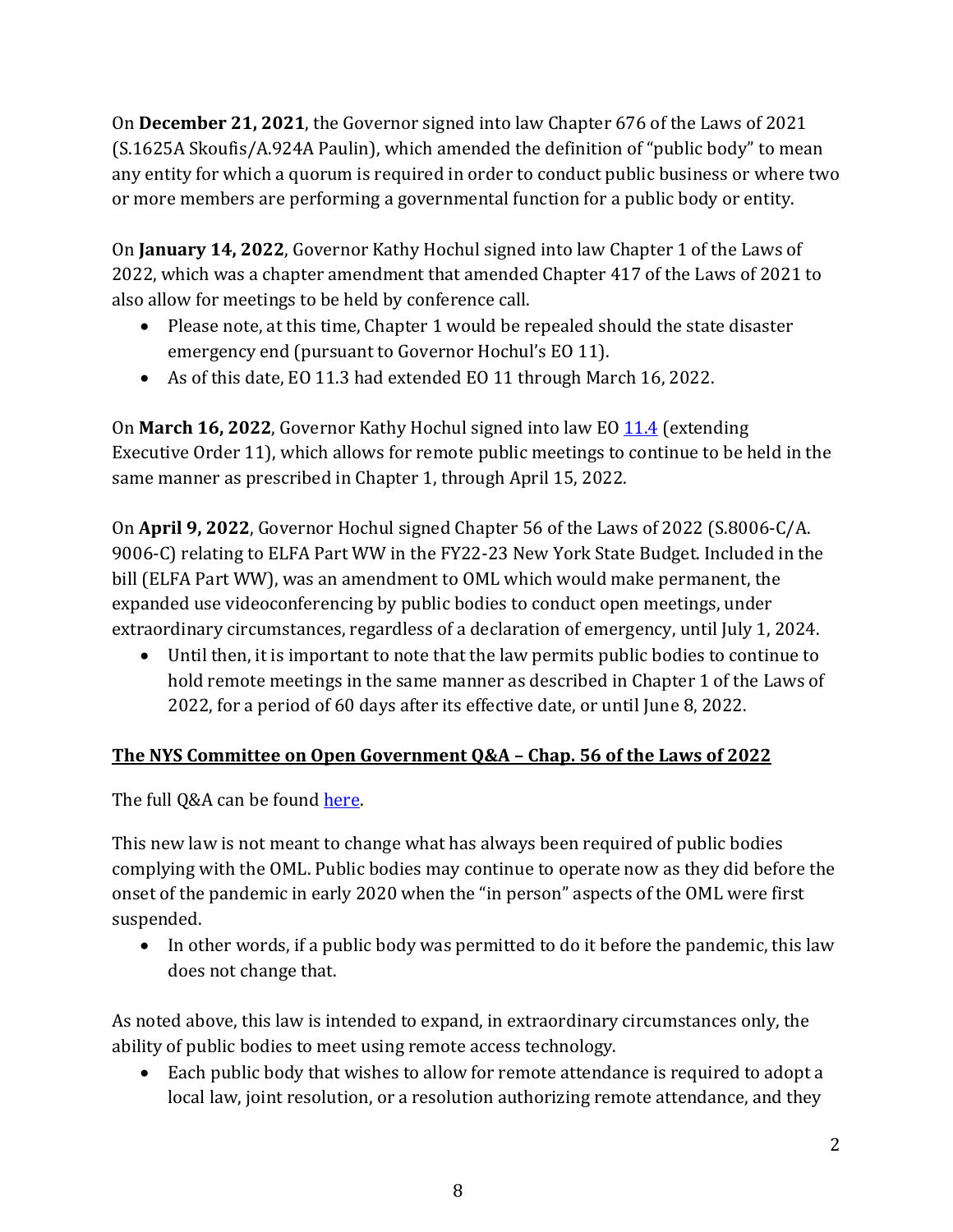must also establish written procedures on what they determine to be "extraordinary circumstances."

- Any local public body that elects to utilize the "extraordinary circumstances" videoconferencing, must maintain an official website.
- Even if a public body allows its members to participate remotely, under extraordinary circumstances, at locations that do not allow for in-person physical attendance by the public, they still must afford members of the public the opportunity to view the meeting by videoconference.
- Public bodies are not required to allow their members to participate remotely, under extraordinary circumstances, at locations that do not allow for in-person physical attendance by the public. They are allowed to use discretion.

Any member who participates at a physical location that is open to in-person physical attendance by the public (and which location has been included in the meeting notice) may count toward a quorum.

• A member who is participating from a remote location may not be counted toward a quorum of the public body, but can still participate and vote if there is a quorum of members at a physical location.

Each meeting conducted using videoconferencing must be recorded, and posted or linked on the public website of the public body within five business days following the meeting, and remain available for a minimum of five years. These recordings must also be transcribed upon request.

- This law requires that any participating member of a public body must be able to be seen and heard thus, teleconferencing (audio only) is not an acceptable form of member participation under this law.
- Meeting minutes must reflect which members of the public body participated.
- Those participating virtually in a public meeting must have the same access to public participation or testimony as those participating in-person.
- Executive Sessions do not need to be recorded or transcribed. It was determined that this law only applies to portions of the meeting that the public would be able to attend.

Public meetings can still be conducted with members at multiple physical locations as the intent of this expansion was not to limit the existing authority to virtually connect.

• Additionally, fully remote meetings can still be conducted under State Disaster Emergencies or Local State Emergencies.